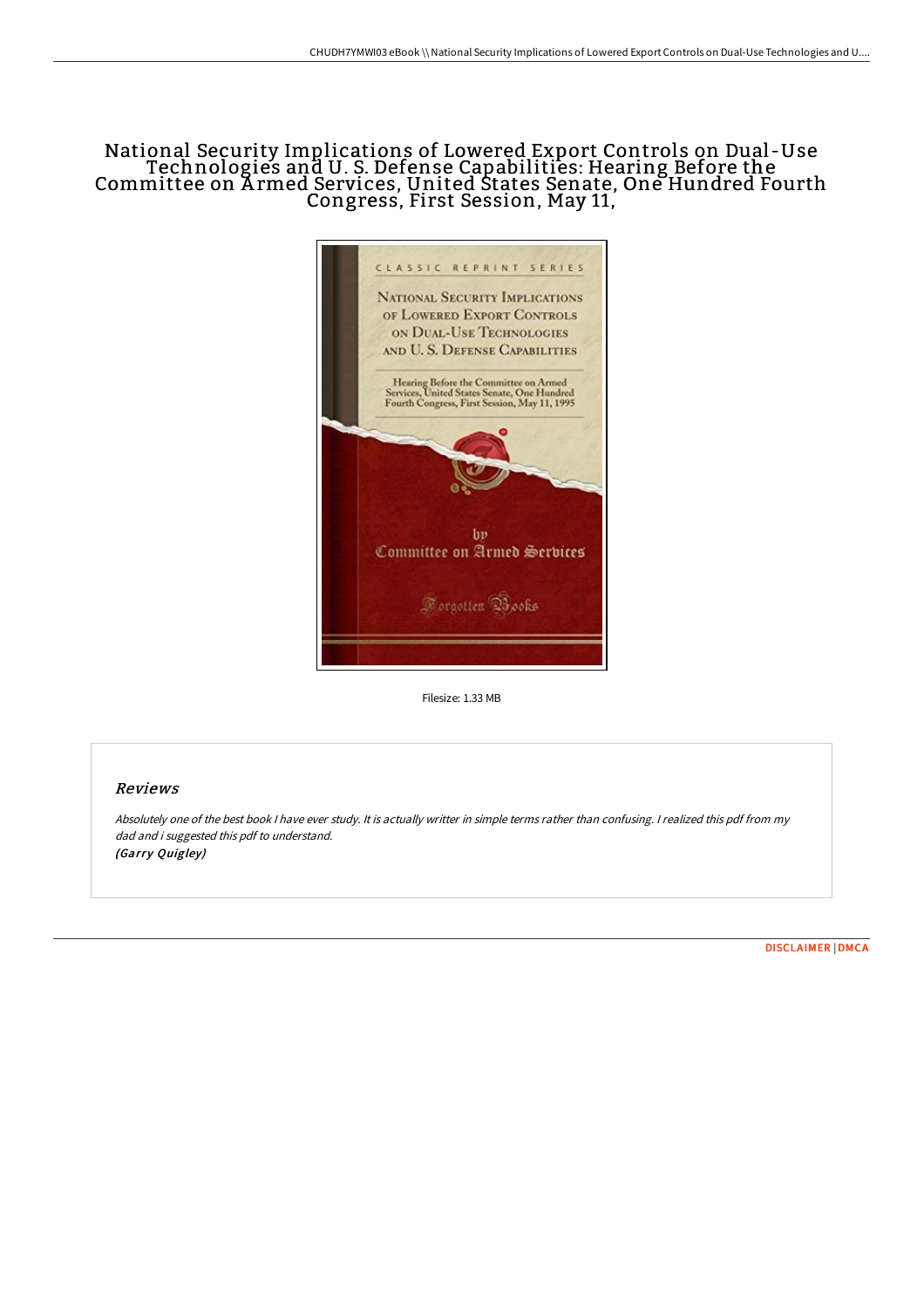#### NATIONAL SECURITY IMPLICATIONS OF LOWERED EXPORT CONTROLS ON DUAL-USE TECHNOLOGIES AND U. S. DEFENSE CAPABILITIES: HEARING BEFORE THE COMMITTEE ON ARMED SERVICES, UNITED STATES SENATE, ONE HUNDRED FOURTH CONGRESS, FIRST SESSION, MAY 11,



To save National Security Implications of Lowered Export Controls on Dual-Use Technologies and U. S. Defense Capabilities: Hearing Before the Committee on Armed Services, United States Senate, One Hundred Fourth Congress, First Session, May 11, eBook, remember to follow the hyperlink listed below and download the document or get access to additional information that are highly relevant to NATIONAL SECURITY IMPLICATIONS OF LOWERED EXPORT CONTROLS ON DUAL-USE TECHNOLOGIES AND U. S. DEFENSE CAPABILITIES: HEARING BEFORE THE COMMITTEE ON ARMED SERVICES, UNITED STATES SENATE, ONE HUNDRED FOURTH CONGRESS, FIRST SESSION, MAY 11, book.

Forgotten Books, United States, 2016. Paperback. Condition: New. Language: English . Brand New Book \*\*\*\*\* Print on Demand \*\*\*\*\*. Excerpt from National Security Implications of Lowered Export Controls on Dual-Use Technologies and U. S. Defense Capabilities: Hearing Before the Committee on Armed Services, United States Senate, One Hundred Fourth Congress, First Session, May 11, 1995 The committee met, pursuant to notice, at am. In room SR 222, Russell Senate OFice Building, Senator Robert C. Smith pre siding. Committee members present: Senators Smith, Thurmond, Lott, Nunn, and Bingaman. About the Publisher Forgotten Books publishes hundreds of thousands of rare and classic books. Find more at This book is a reproduction of an important historical work. Forgotten Books uses state-of-the-art technology to digitally reconstruct the work, preserving the original format whilst repairing imperfections present in the aged copy. In rare cases, an imperfection in the original, such as a blemish or missing page, may be replicated in our edition. We do, however, repair the vast majority of imperfections successfully; any imperfections that remain are intentionally left to preserve the state of such historical works.

ଈ Read National Security Implications of Lowered Export Controls on Dual-Use [Technologies](http://techno-pub.tech/national-security-implications-of-lowered-export.html) and U. S. Defense Capabilities: Hearing Before the Committee on Armed Services, United States Senate, One Hundred Fourth Congress, Fir st Session, May 11, Online

 $\mathbb{P}$ Download PDF National Security Implications of Lowered Export Controls on Dual-Use [Technologies](http://techno-pub.tech/national-security-implications-of-lowered-export.html) and U. S. Defense Capabilities: Hearing Before the Committee on Armed Services, United States Senate, One Hundred Fourth Congress, First Session, May 11,